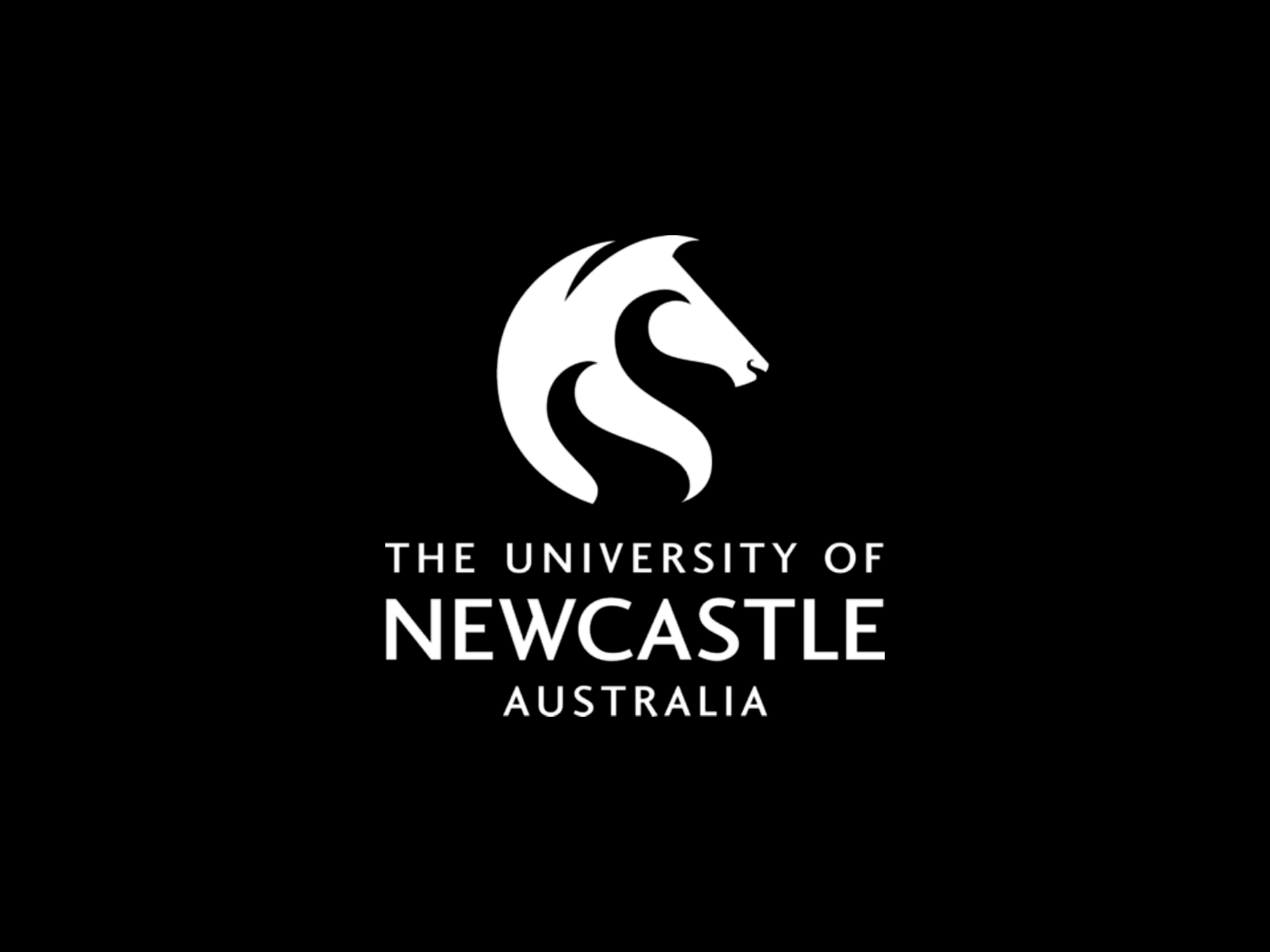

## Choosing VET: enabling conditions to VET pathways

#### **Hywel Ellis, Professor Jenny Gore, Professor Max Smith, Professor Kathryn Holmes, Dr Adam Lloyd, and Andrew Lyell**

AVETRA 19th Annual Conference | TAFE Northern Sydney, Gore Hill Campus, St Leonards 22 April 2016 | 10:05-10:35

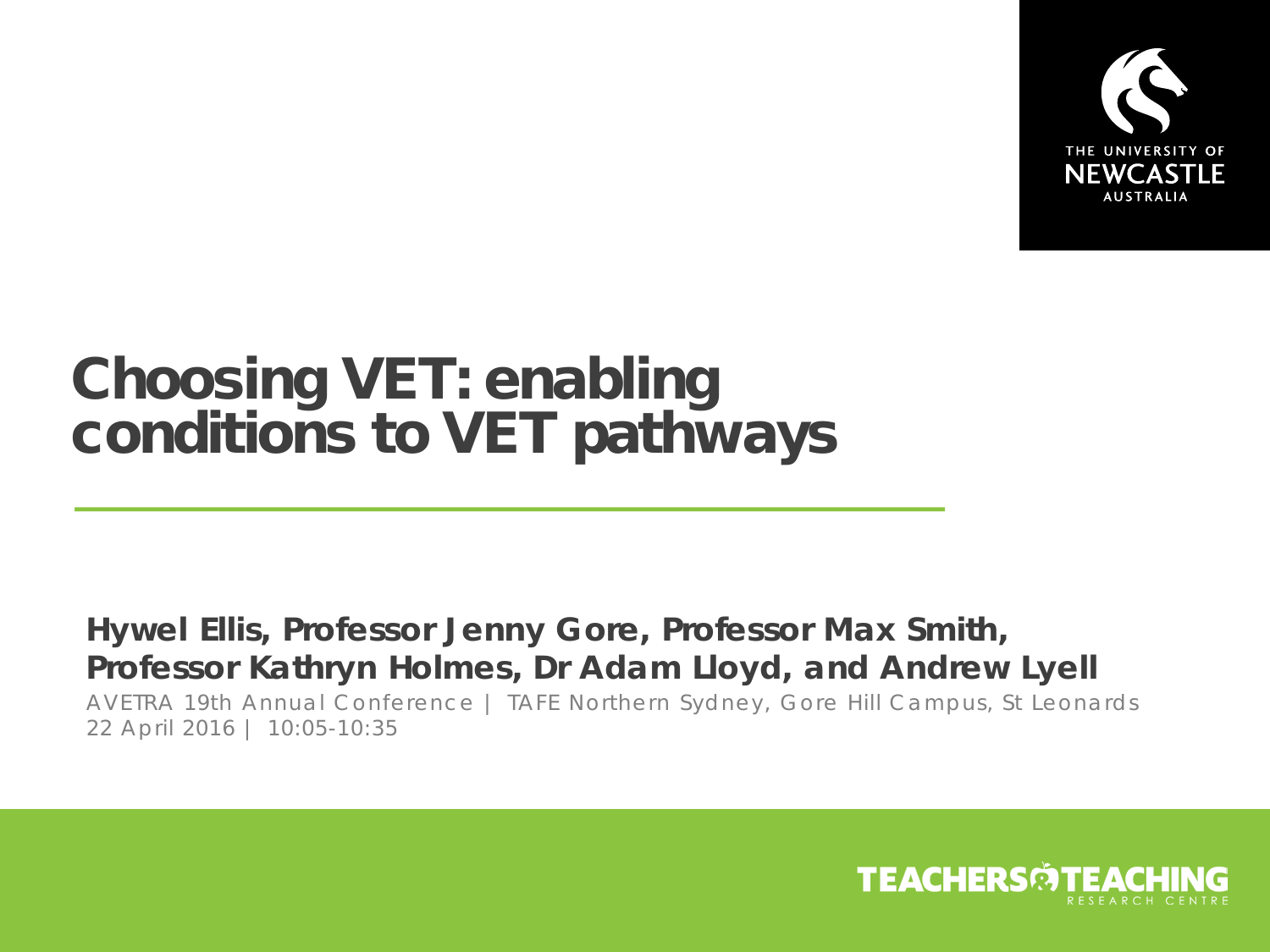## **Background**

- Australian tertiary education sector characterised by churn
- TAFE enrolments decreasing and turmoil in the RTO sector
- Traditional distinction between VET (for hands-on jobs) and university (theorybased jobs) changing
- VET courses shifting from 50:50 theory and practical toward 80:20 in favour of theory – parallels the transition from the Industrial to the Information Age
- Skills shortages predicted in vocational occupations

**In this context, drawing on data from the recent** *Aspirations Longitudinal Study,*  **understanding who is choosing VET pathways and why is increasingly important. Here we consider the question of** *who is choosing VET pathways?*

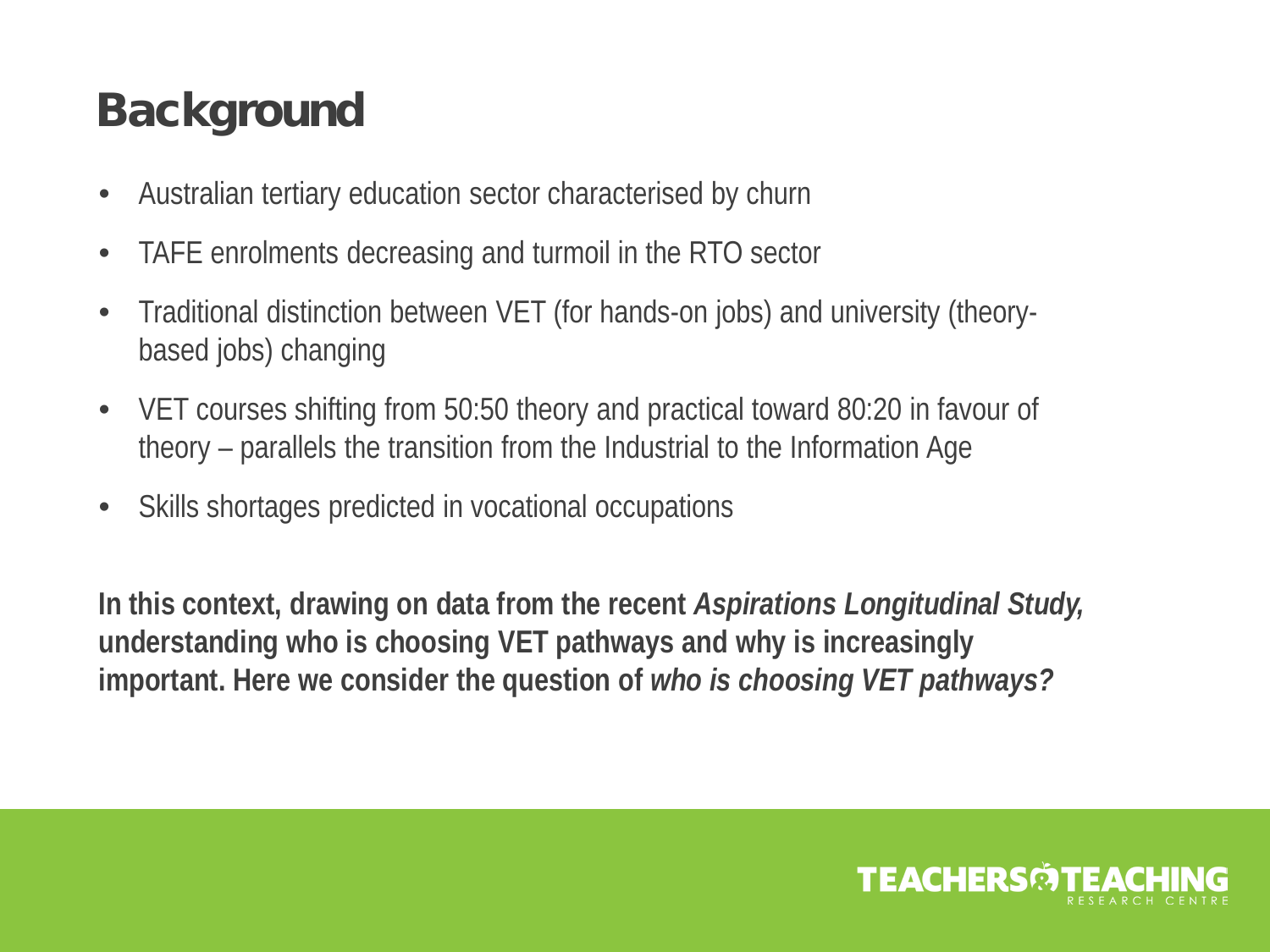## **Methodology**



### **TEACHERSMTEACHING**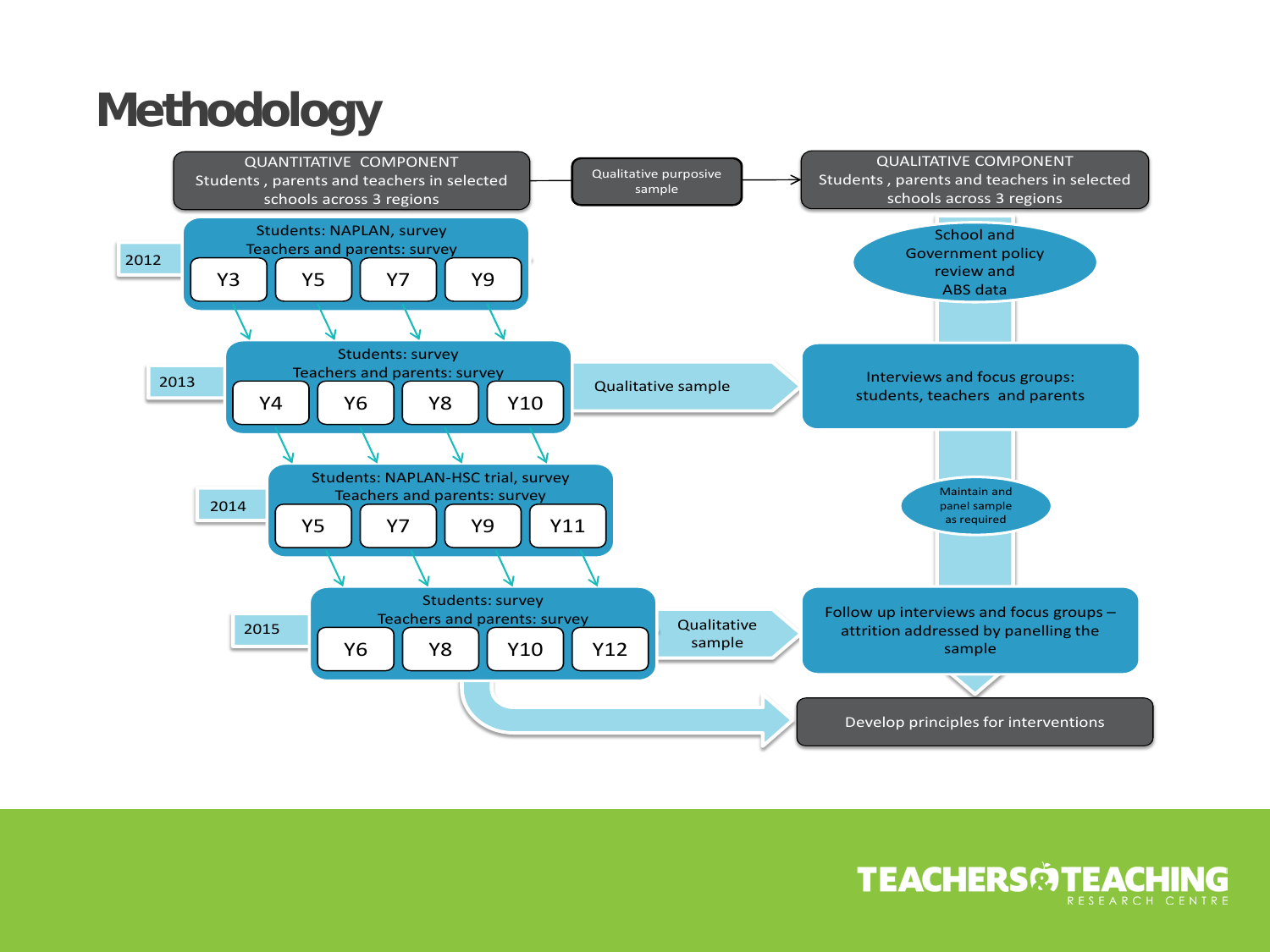### Aspirations Longitudinal Study - Sample



- **2012 – 2015 surveys completed**
- $n = 10,543$  students 1,362 parents 1,341 teachers 64 schools of all types

#### **2013 and 2014 focus group data**

200 focus groups in 30 schools 567 students 59 parents and carers 152 teachers and principals

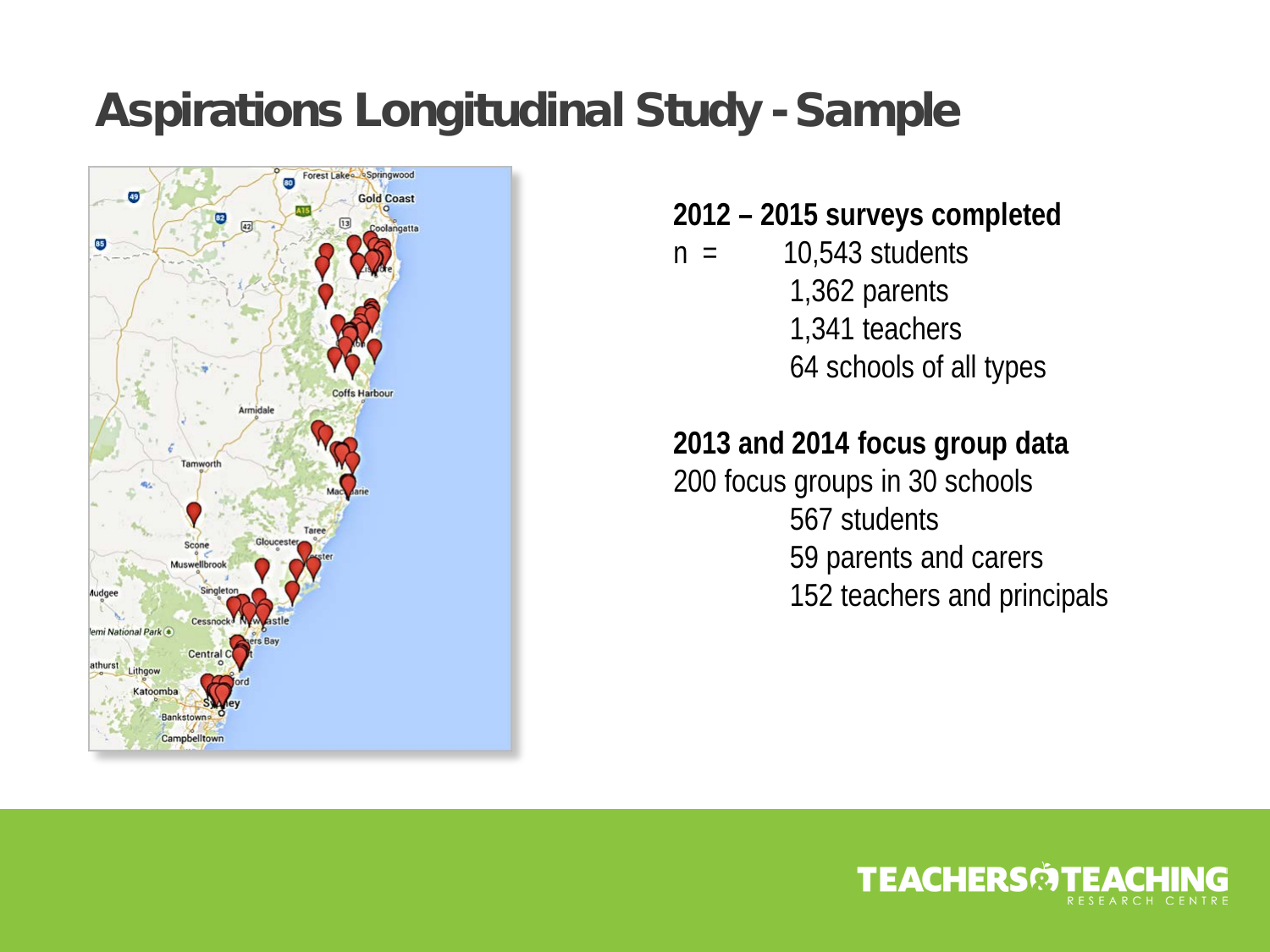### Occupational and educational aspiration measures

- The Australian and New Zealand Standard Classification of Occupations (ANZSCO) is used to code the students' indicated job choices. Syntax from **ACER** converts these codes into an occupational prestige scale from 0 to 100 based on the Australian Socioeconomic Index 2006 (AUSEI06).
- The relationship between occupational prestige and educational level generally held by people working in this range is represented in the table below – see [ABS](http://www.abs.gov.au/ausstats/abs@.nsf/0/598C2E23628BB8FDCA2575DF002DA6B8?opendocument) for detail.

|                                                    | <b>Occupational prestige (AUSEI06)</b>                 |             |                                                                        |                                                                 |
|----------------------------------------------------|--------------------------------------------------------|-------------|------------------------------------------------------------------------|-----------------------------------------------------------------|
| Range                                              | 0 to 34.9                                              |             | 35 to 60                                                               | 63.6 to 100                                                     |
| <b>Occupations</b><br>across this<br>range         | Livestock worker<br>Cook<br>Aged & disabled carer 34.9 | 4.9<br>17.7 | Veterinary nurse 37.0<br>Beauty therapist 49.6<br>Welfare support 58.9 | Librarian<br>81.3<br>85.3<br><b>Teacher</b><br>100.0<br>Surgeon |
| Associated<br>education &<br>ANZSCO skill<br>level | High School/Cert 1<br>Skill level 5                    |             | <b>TAFE/VET Cert</b><br>Skill level 2-4                                | University<br>Skill level 1                                     |

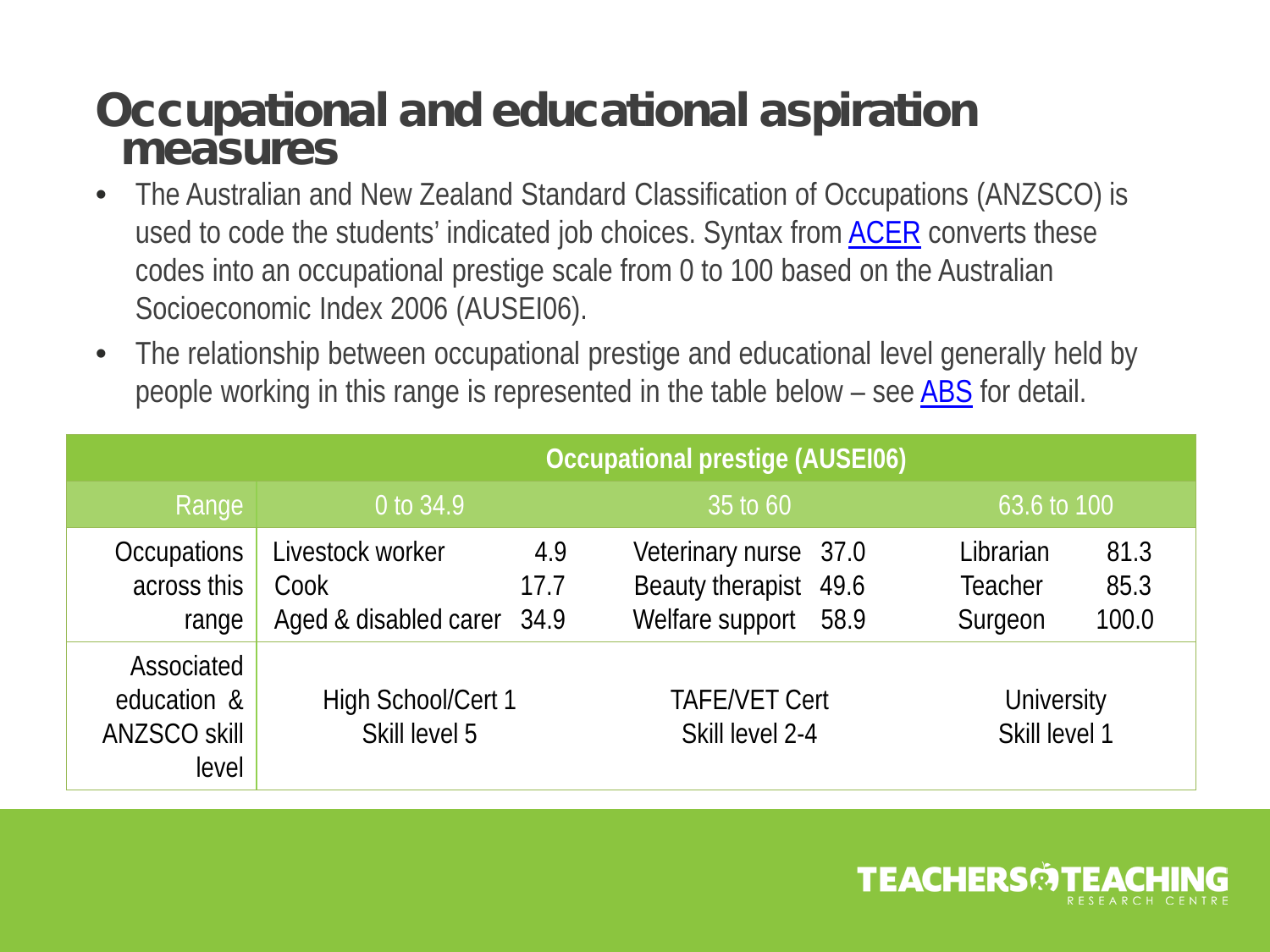### Variables

The analysis is anchored in the survey responses and other linked data for these students, considering variables such as:

- Prior achievement NAPLAN results from 2012 or 2014, quartiles
- Socioeconomic status, quartiles
- Sex (M/F)
- Aboriginal status (Indigenous/non-Indigenous)
- Students' level of schooling (primary, lower secondary, upper secondary [Ys10-12])
- Geographic location metropolitan/provincial
- Barriers to educational/career pathways (financial and travel barriers), count from 0-4
- Enabling conditions for educational/career pathways (cultural capital), quartiles
- Occupation prestige, a scale of 0-100

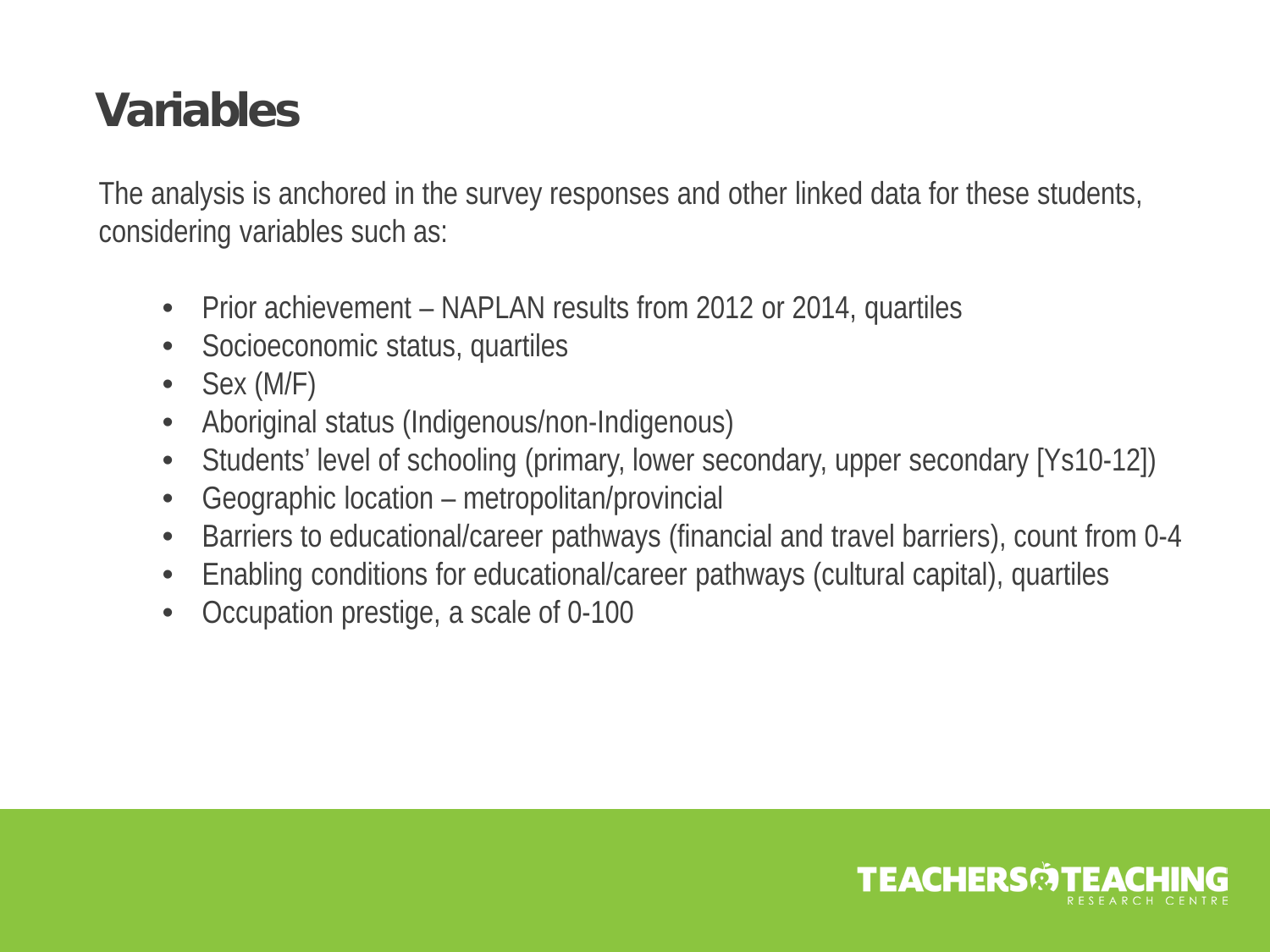### ANZSCO skill levels

**Skill level 1** Bachelor Degree or higher qualification

**Skill level 2** Associate Degree, Advanced Diploma or Diploma

**Skill level 3** AQF Certificate IV or AQF Certificate III

**Skill level 4** AQF Certificate II or III

**Skill level 5** AQF Certificate I or compulsory secondary education

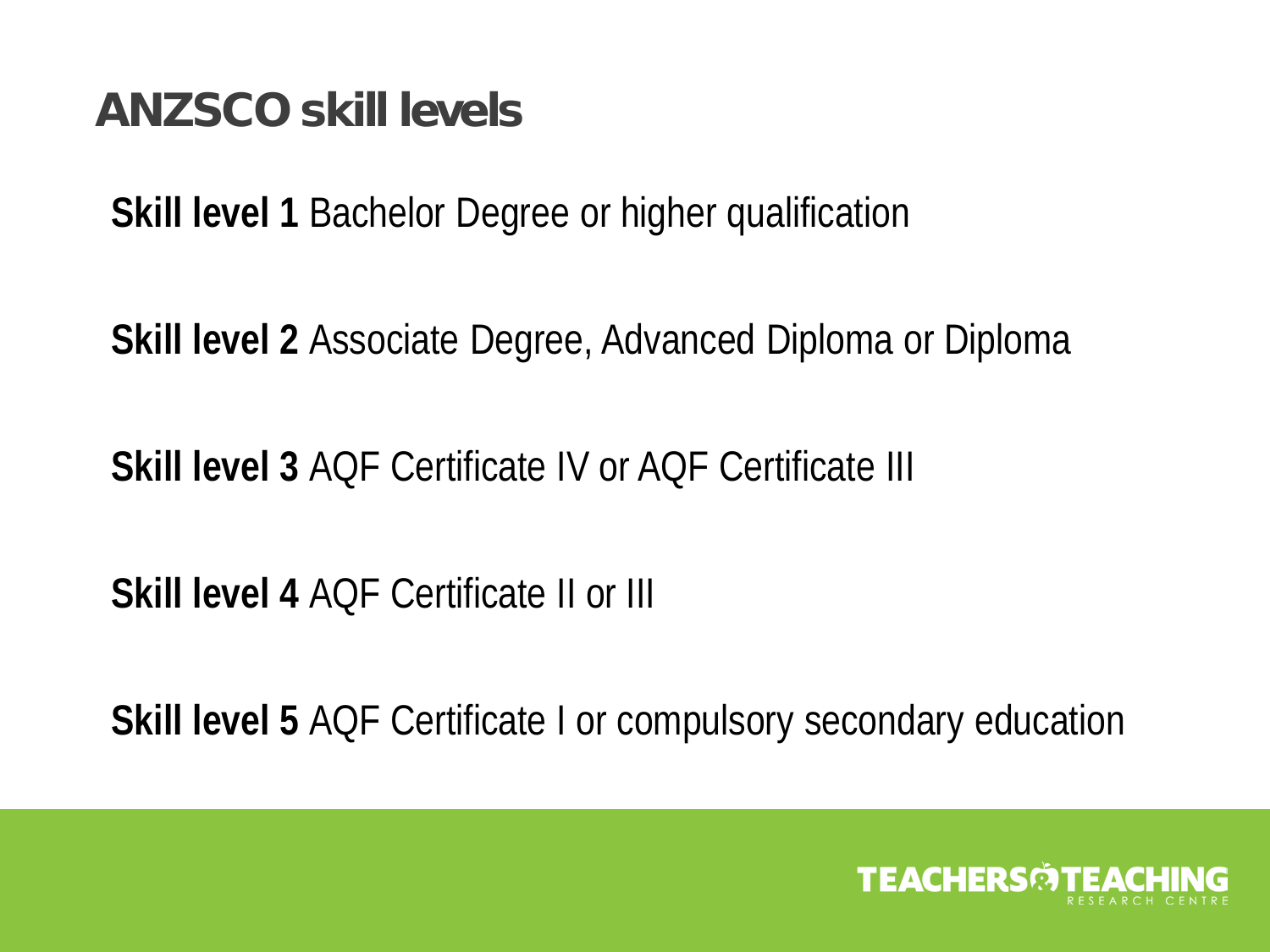### Classification of outcome variable



**(Skill level 5** AQF Certificate I or compulsory secondary education)

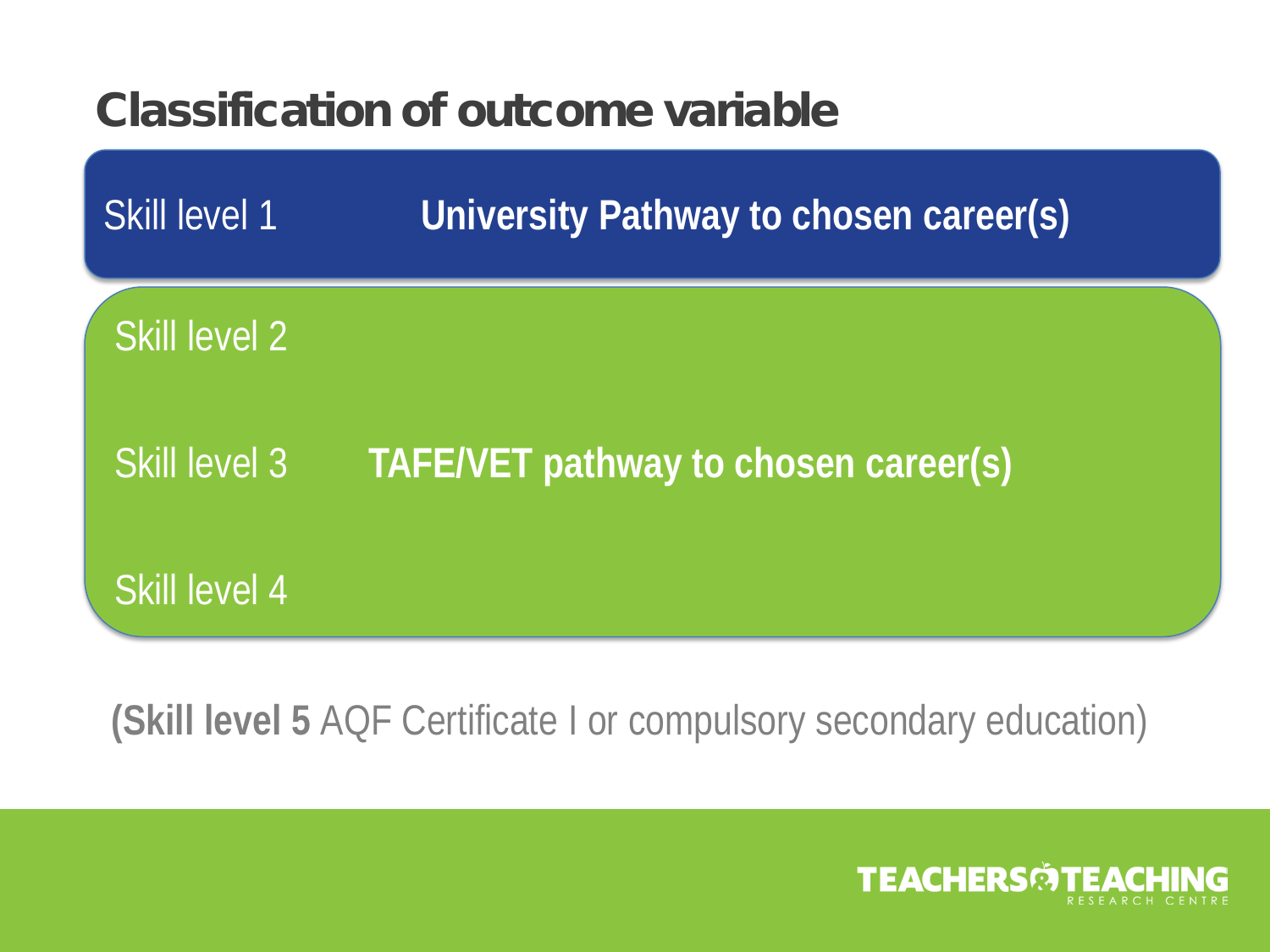### Career choice and associated skill/education level



The whole sample here is from the total number of jobs identified by students, repeated measures are not accounted for in this analysis.

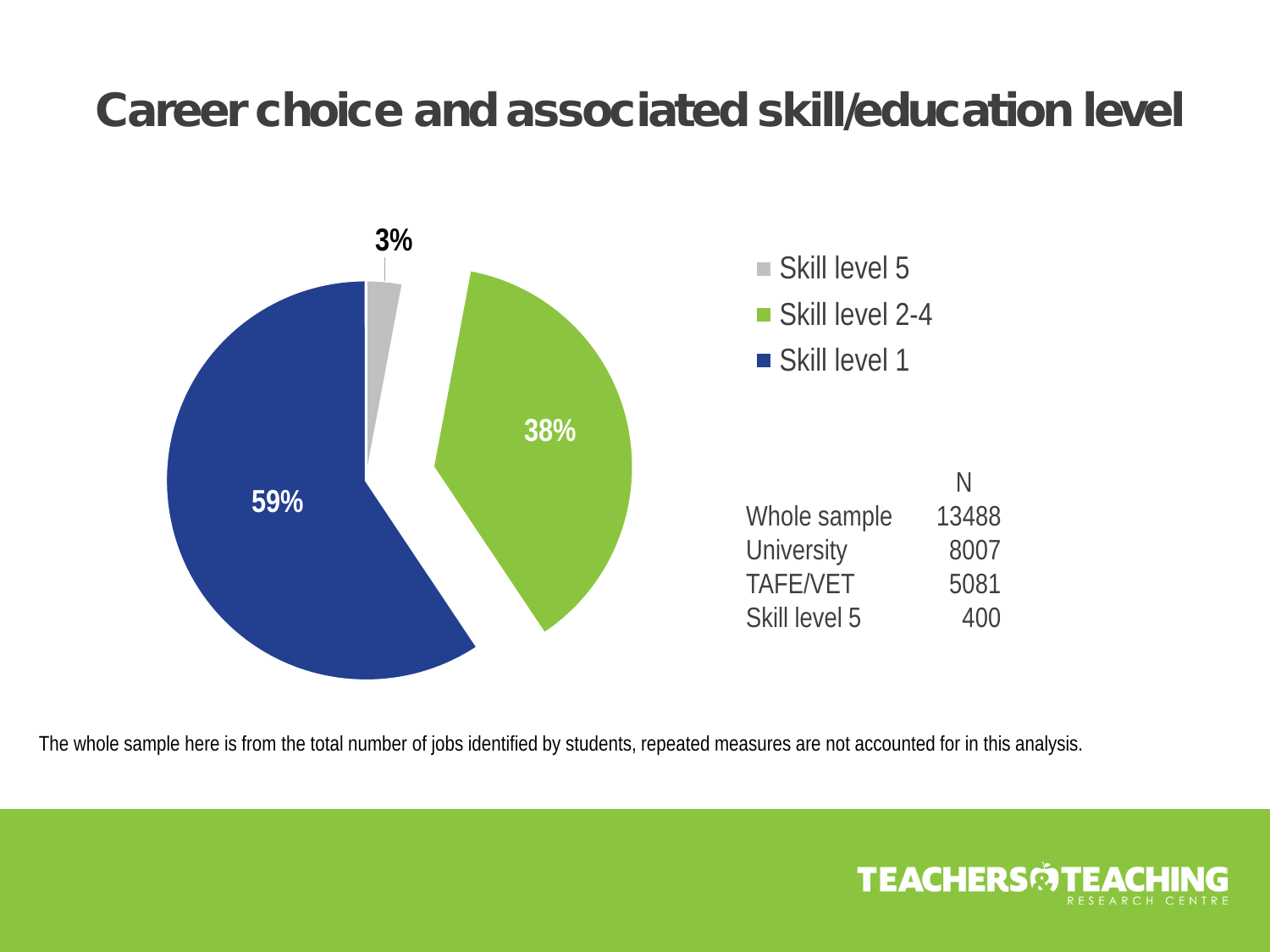### Chi-square Automatic Interaction Detector (CHAID)

**Using decision trees to understand how University and VET pathways can be segmented into clusters to assist understanding**

#### **Analysis 1 – All students**

Dependent variable University or VET education pathway Independent variables Aboriginal status, Geographic location, Primary/lower secondary/upper secondary NAPLAN quartiles, SES quartiles, Sex

#### **Analysis 2 – Secondary students only**

.

Dependent variable University or VET education pathway Independent variable Travel and Financial Barriers and Cultural capital

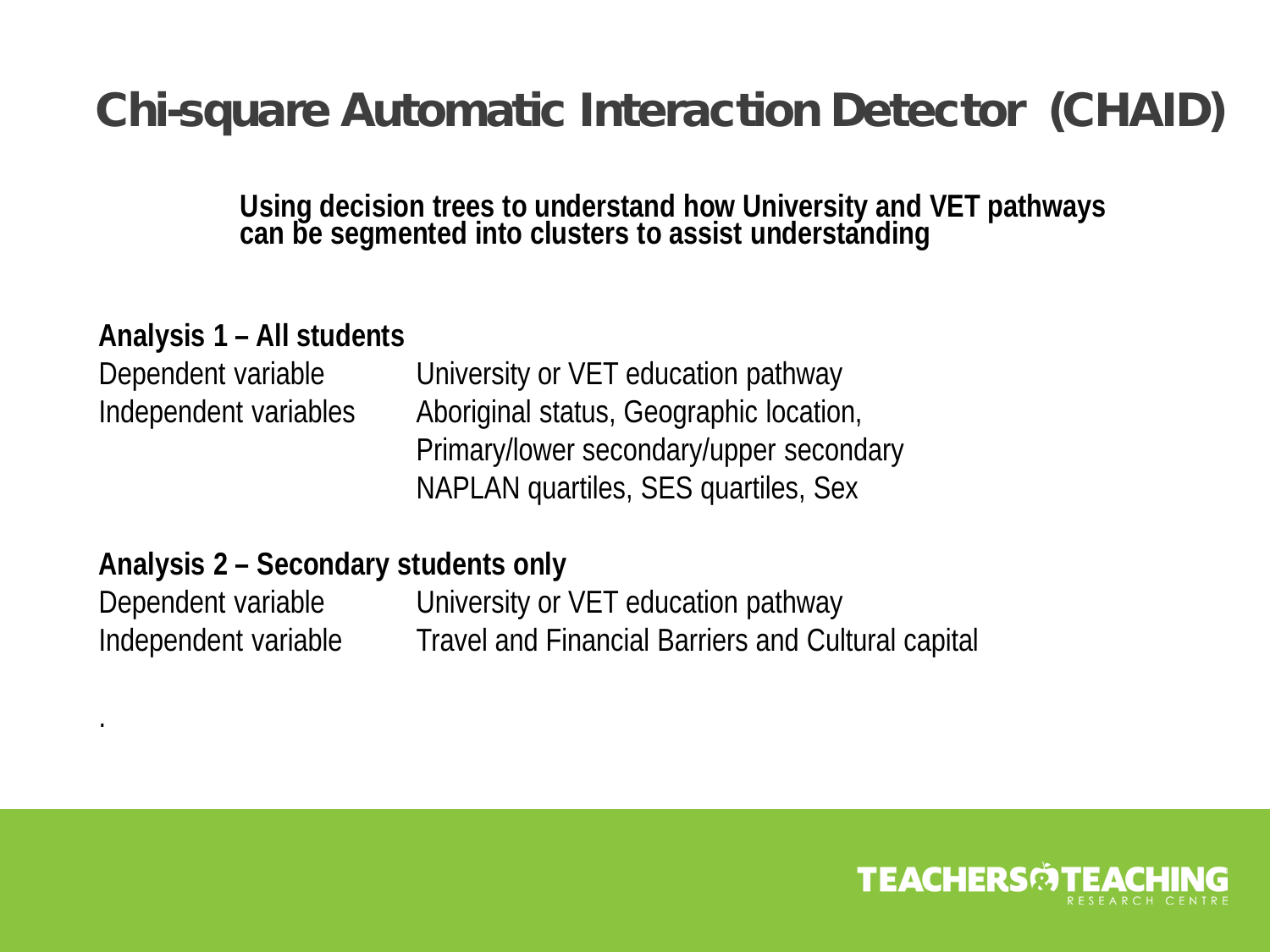### CHAID Analysis 1 – all students & demographics



**SES Metro/ Provincial Primary/ Secondary**

**TEACHERS TEACHII**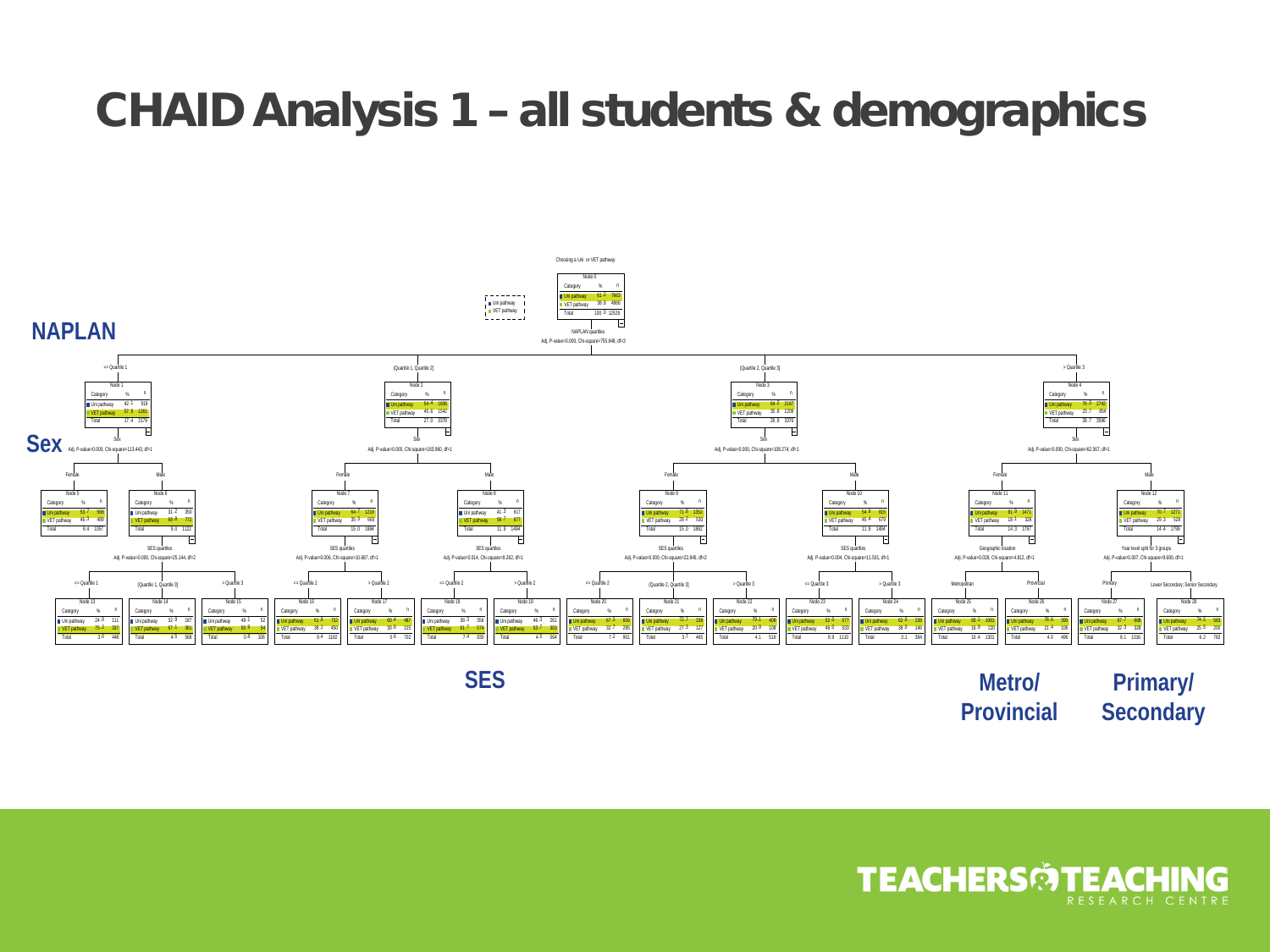### CHAID Analysis 1 – all students & demographics



**TEACHERSMTEACHI**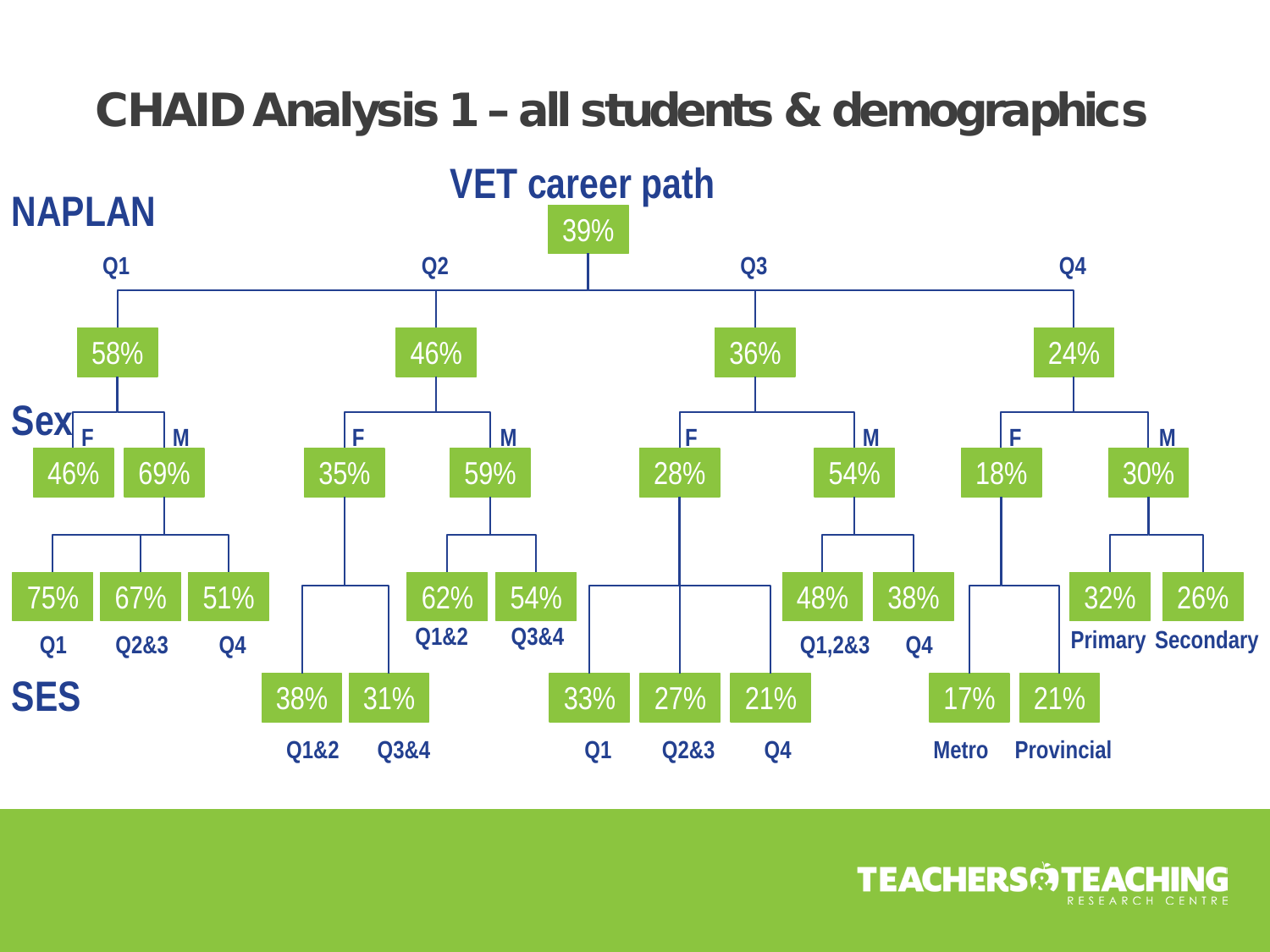

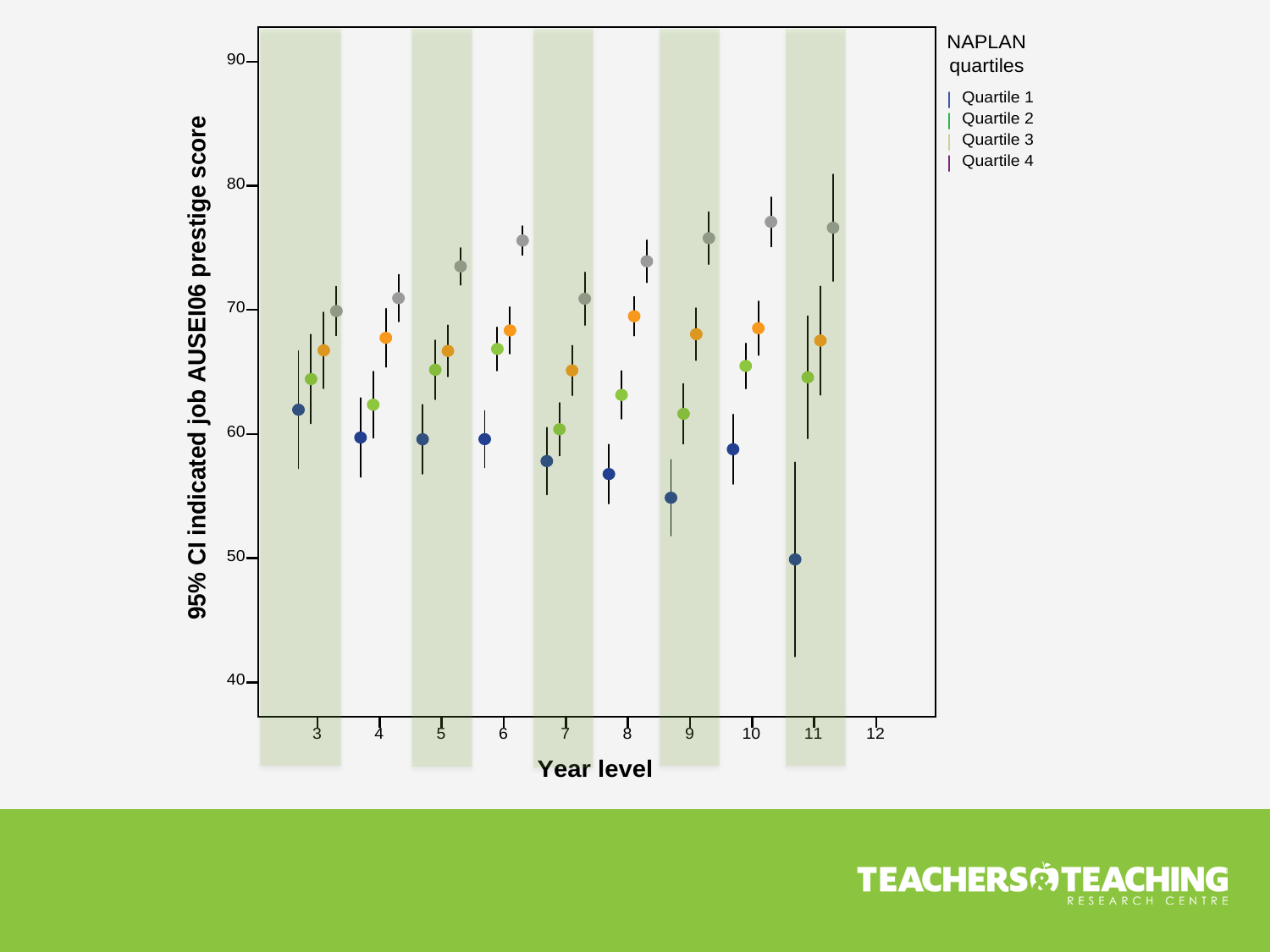### CHAID Analysis 2 – Secondary students



Listen to classical music Talk about music Go to art galleries or museums Go to the theatre to see a play, dance or opera performance Go to the cinema to watch a movie Go to a library Talk about books Play a musical instrument or sing Participate in dancing, gymnastics or yoga Talk about art



I would have to travel too much to study at TAFE or university I would have to move away from home to study at TAFE or university There is no appropriate public transport or other way of getting to TAFE/UNI Public transport would be unaffordable There would be too much financial pressure on my family I will need to qualify for Youth Allowance to support my study

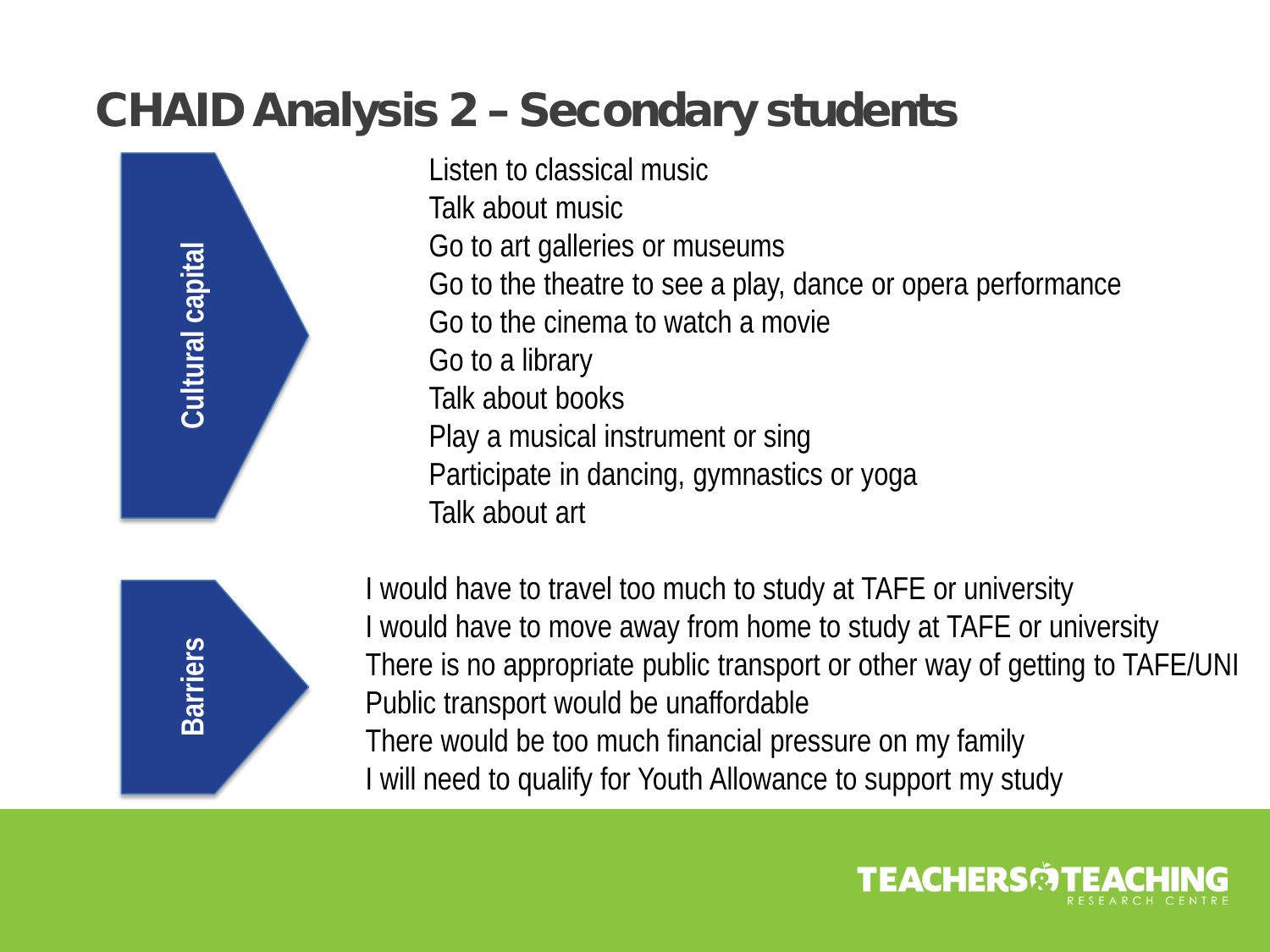### CHAID Analysis 2 – Secondary students



### No statistically significant effects



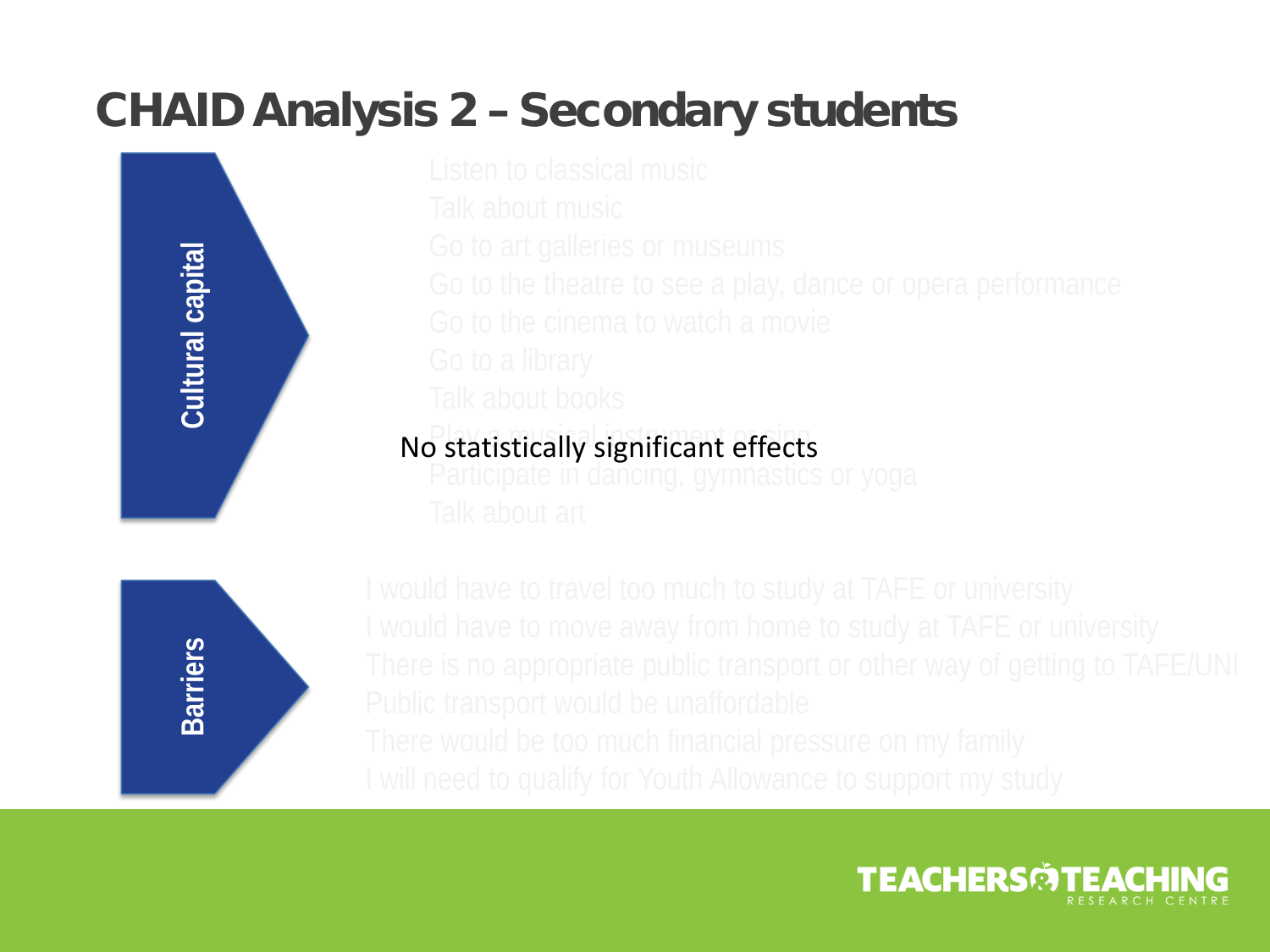### **Factors**

Analysis of these variables for factors that influence students' career/educational pathway showed that they clustered, at various levels, to provide helpful information about the pathways students are considering for their educational and career futures:

- Prior achievement NAPLAN results from 2012 or 2014, quartiles
- Socioeconomic status, quartiles
- Sex (M/F)
- Aboriginal status (Indigenous/non-Indigenous)
- Students' level of schooling (primary, lower secondary, upper secondary [Ys10-12])
- Geographic location metropolitan/provincial
- Barriers to educational/career pathways (financial and travel barriers), count from 0-4
- Enabling conditions for educational/career pathways (cultural capital), quartiles

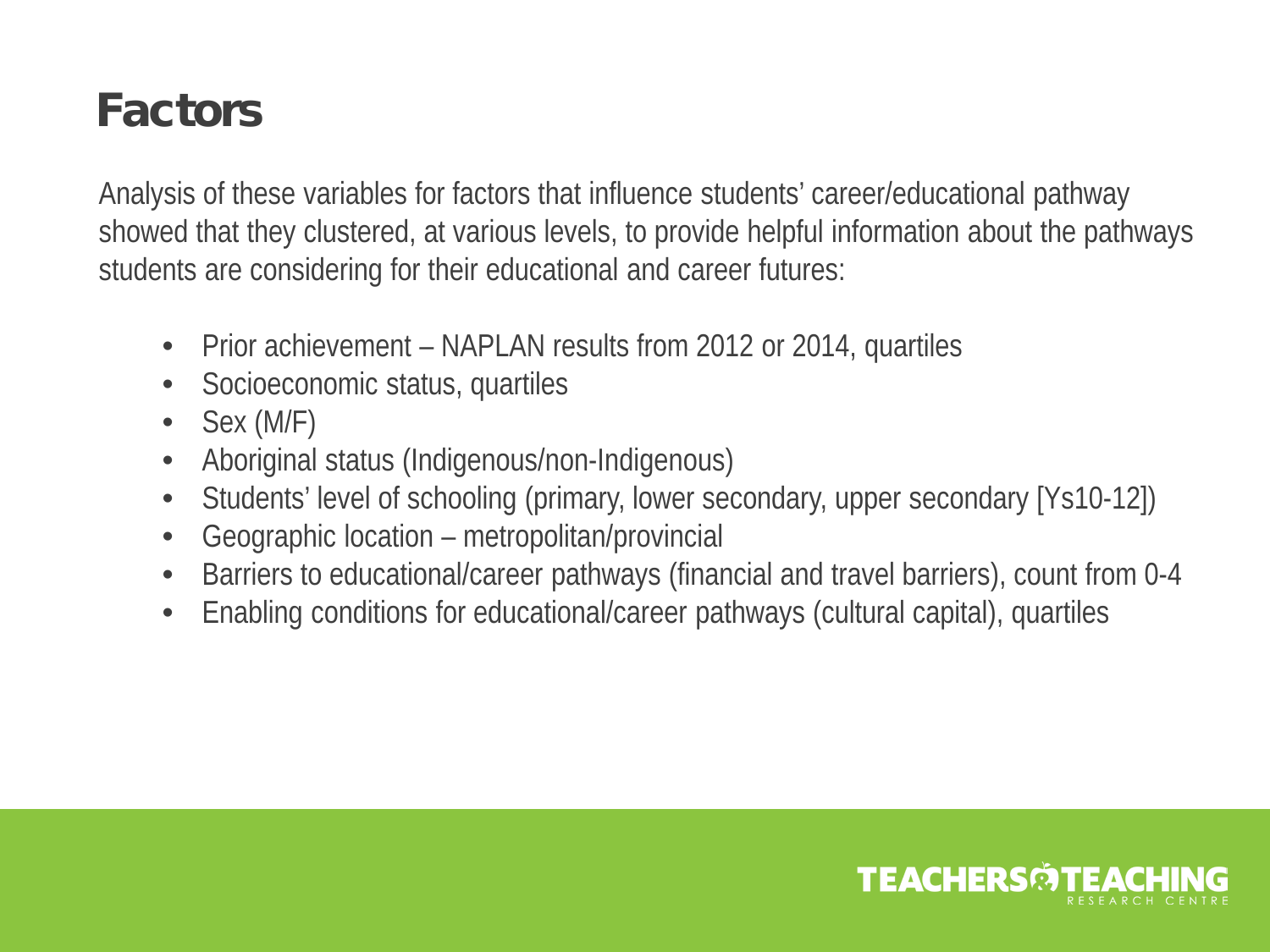### **Factors**

Analysis of these variables for factors that influence students' career/educational pathway showed that they clustered, at various levels, to provide helpful information about the pathways students are considering for their educational and career futures:

- **Prior achievement – NAPLAN results from 2012 or 2014, quartiles**
- Socioeconomic status, quartiles
- Sex (M/F)
- Students' level of schooling (Primary, lower secondary, upper secondary [Ys10-12])
- Geographic location metropolitan/provincial

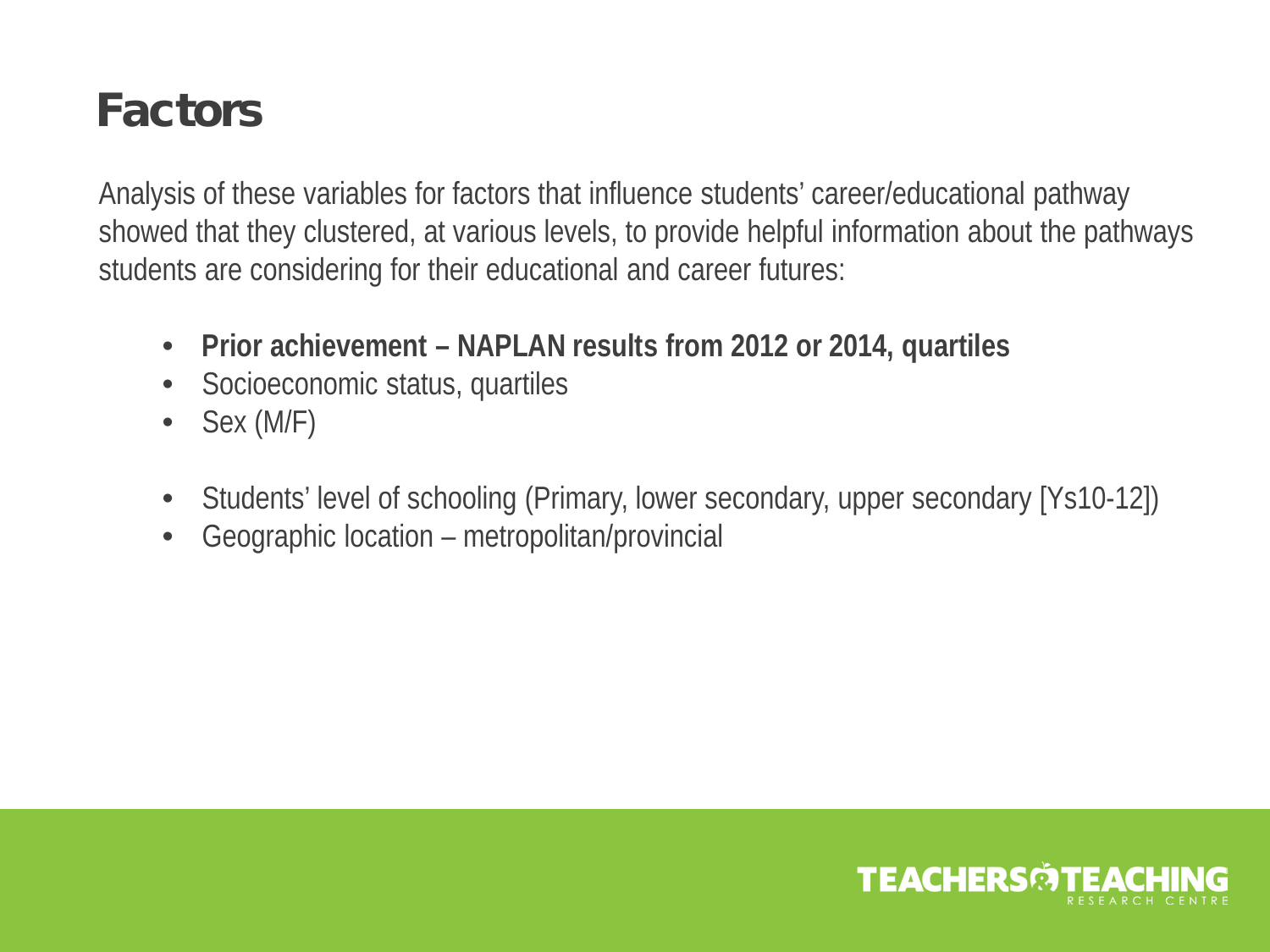



### THANK YOU Questions and discussion

#### **Connect with us!**

w: www.newcastle.edu.au/aspirations e: aspirations@newcastle.edu.au Find us on social media at uonAspirations

*Notes*.

1. The analysis presented here is preliminary and draws on a subset of data from the Aspirations Longitudinal Study. Analysis of repeated measures was not conducted on the dataset used in this presentation but has been undertaken elsewhere (Gore et al., 2015).

2. Funding for the Aspirations Longitudinal Study was provided by the Australian Research Council, the NSW DEC, and the University of Newcastle. The views expressed in this presentation may not be representative of those of the funding bodies.

3. Funding and support for this analysis was provided by the Australian Government Department of Education and Training through the National VET Research program managed by the National Centre for Vocational Education Research. The views and opinions are those of the project team and do not necessarily reflect the views of the Australian or state/territory governments or the funding bodies.

4. Do not cite without written permission from the authors.